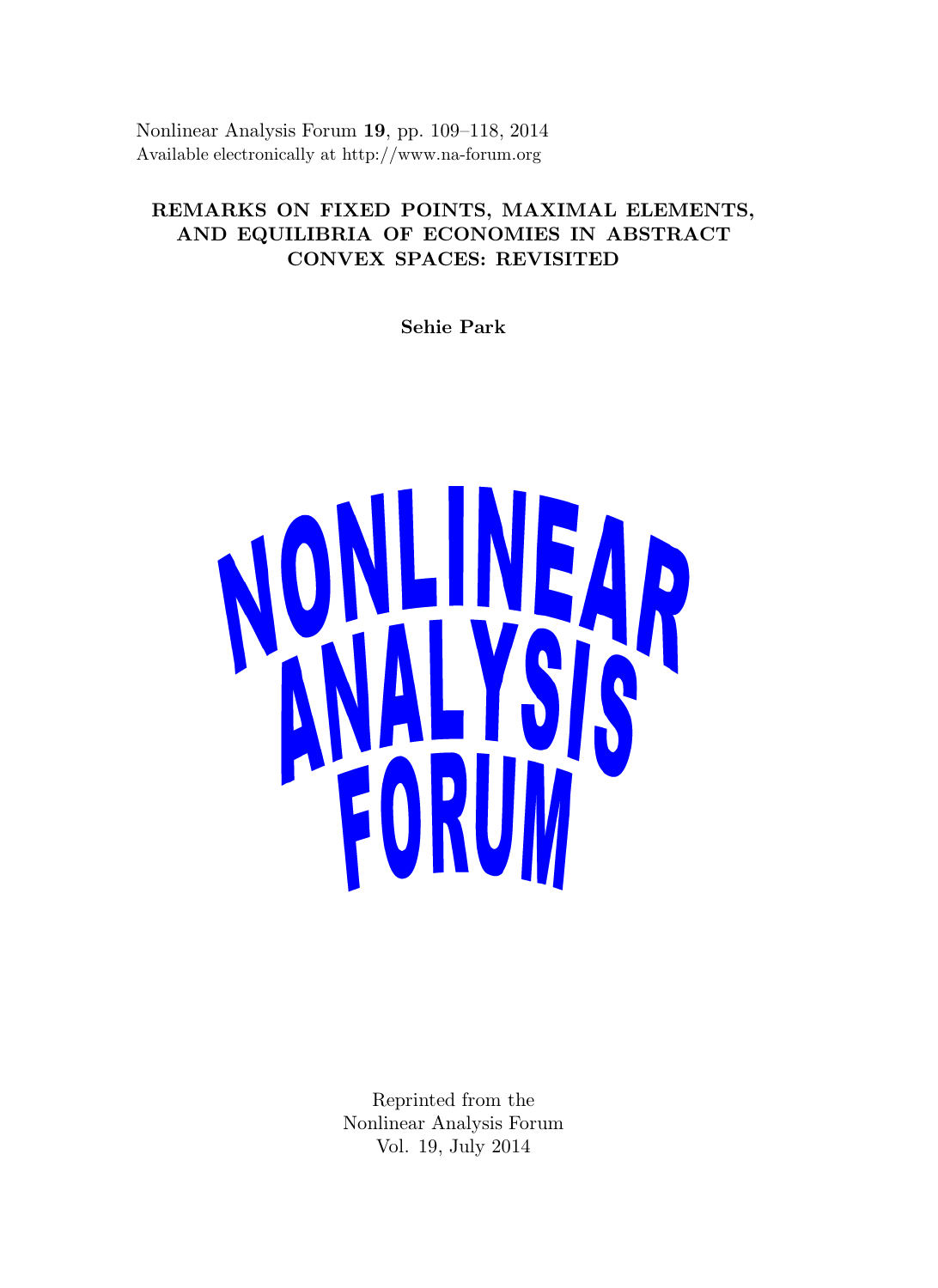## REMARKS ON FIXED POINTS, MAXIMAL ELEMENTS, AND EQUILIBRIA OF ECONOMIES IN ABSTRACT CONVEX SPACES: REVISITED

### Sehie Park

The National Academy of Sciences, Republic of Korea, Seoul 137–044; and Department of Mathematical Sciences Seoul National University, Seoul 151–747, KOREA E-mail : park35@snu.ac.kr, sehiepark@gmail.com

Abstract. In our previous work [4], KKM theorems or coincidence theorems on abstract convex spaces were applied to the Fan-Browder type fixed point theorems, existence of maximal elements, existence of economic equilibria and some related results. Consequently, we obtained generalizations or improvements of a number of known equilibria results, especially, in a work of Ding and Wang [2] on the so-called FC-spaces. Since then Ding and Feng [1] obtained similar results to corresponding ones in [2]. Moreover, recently Du [3] obtained generalizations of results in [1, 2] to abstract convex spaces in the sense of Park. In the present paper, we compare the results in [4] and [3] and give comments on the results of [3].

#### 1. Introduction

In our previous work [4] in 2008, KKM theorems or coincidence theorems on abstract convex spaces are applied to obtain the Fan-Browder type fixed point theorems, existence of maximal elements, existence of economic equilibria and some related results. Consequently, we obtained generalizations or improvements of a number of known equilibria results, especially, in a earlier work of Ding and Wang [2] on the so-called FC-spaces.

Later in 2010, Ding and Feng [1] established two fixed point theorems in noncompact FC-spaces, two existence theorems of maximal elements for  $\mathcal{L}_F^*$  $_F^*$ correspondences and  $\mathcal{L}_F^*$  $_F^*$ -majorized correspondences. Moreover, by applying the existence theorems of maximal elements, they obtained some equilibrium existence theorems for one person game, qualitative games and noncompact abstract economies with  $\mathcal{L}_F^*$ F -majorized correspondences in FC-spaces. Ding

Received: Jan. 13, 2014, Online Published: July. 2014.

<sup>2010</sup> Mathematics Subject Classification: Primary 46N10, 47H10, Secondary 47H04, 54H25, 91B50.

Key words and phrases: Abstract convex space, partial KKM space, FC-space, fixed point, coincidence point, maximal element, equilibria.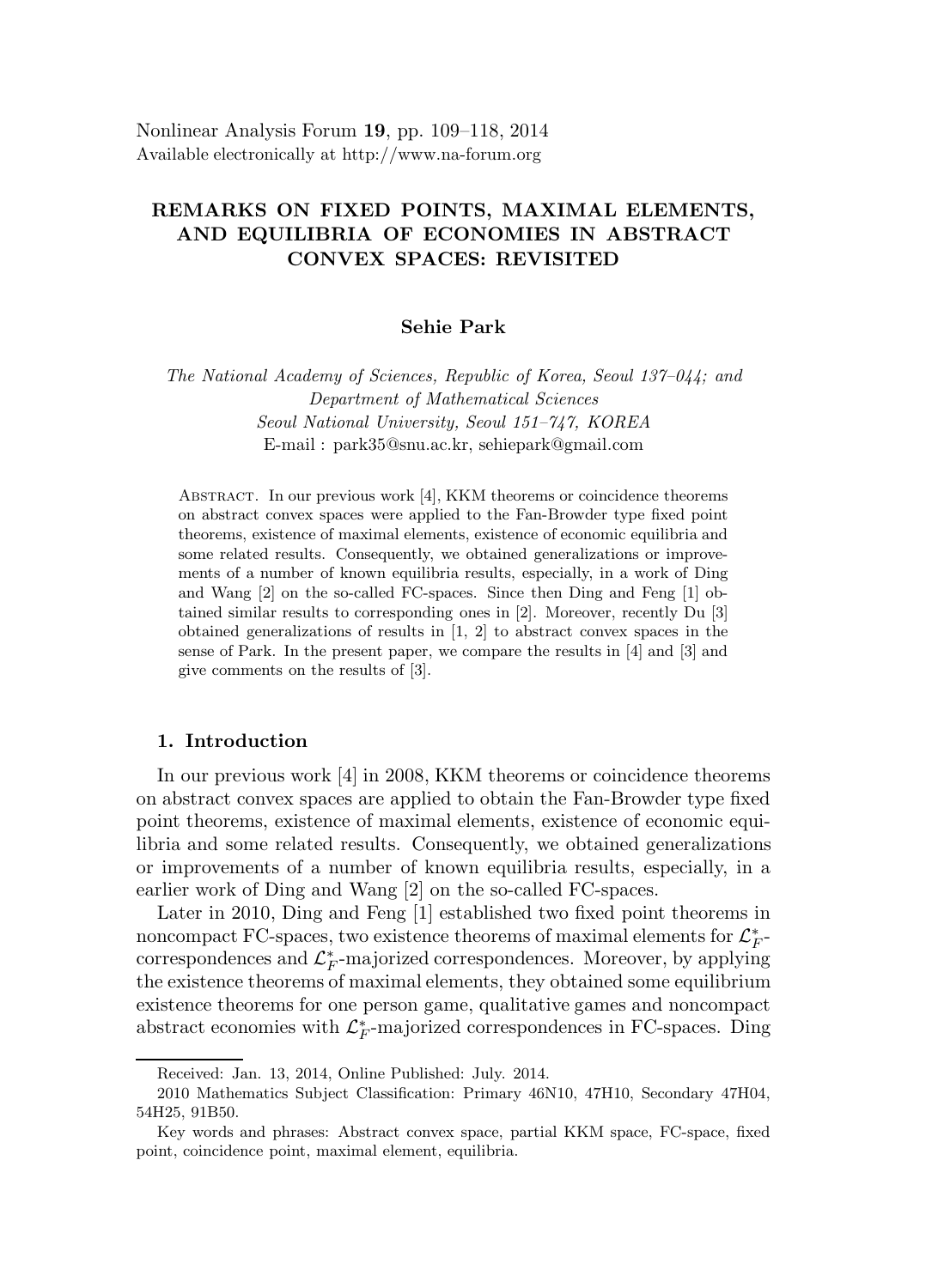and Feng claimed that their results generalize some known results in recent literature.

More recently in 2012, Du [3] proved some new fixed point theorems for set-valued mappings in noncompact abstract convex spaces. Next, two existence theorems of maximal elements for classes of  $\mathcal{A}_{C,\theta}$  mappings and  $\mathcal{A}_{C,\theta}$ majorized mappings are obtained in [3]. As applications, Du established new equilibria existence theorems for qualitative games and generalized games. Du claimed that his theorems improve and generalize the most known results in recent literature. Note that Du extended the results in [1].

Apparently, the authors of [1] and [3] did not mention the earlier work [4]. We found that some basic results of them are consequences of corresponding ones in [4]. Especially, [1] maintained obsolete concept of FC-spaces and [3] applied the abstract convex space theory developed by the present author since 2006.

In the present paper, we give several remarks on the results in [1] and [3] comparing with [4]. All preliminary things can be found in [4] and more recent results on abstract convex spaces can be found in [5] and references therein.

In Section 2, definitions and some basic facts on abstract convex spaces are introduced. Section 3 deals with general forms of the Fan-Browder type fixed point theorems in abstract convex spaces. Section 4 deals with various existence theorems on maximal elements for  $\mathcal{L}_F$ -majorized correspondences in abstract convex spaces. Finally, in Section 5, a new equilibrium existence theorem for one person game with  $\mathcal{L}_F$ -majorized correspondences is obtained in abstract convex spaces. Moreover, we introduce some results in [3] which can be improved by following our methods in [4].

#### 2. Abstract convex spaces

Recall the following in [5] and the references therein.

**Definition 2.1.** An abstract convex space  $(E, D; \Gamma)$  consists of a topological space E, a nonempty set D, and a multimap  $\Gamma : \langle D \rangle \to E$  with nonempty values  $\Gamma_A := \Gamma(A)$  for  $A \in \langle D \rangle$ .

For any  $D' \subset D$ , the  $\Gamma$ -convex hull of  $D'$  is denoted and defined by

$$
\mathrm{co}_{\Gamma}D':=\bigcup\{\Gamma_A\mid A\in\langle D'\rangle\}\subset E.
$$

A subset X of E is called a  $\Gamma$ -convex subset of  $(E, D; \Gamma)$  relative to D' if for any  $N \in \langle D' \rangle$ , we have  $\Gamma_N \subset X$ , that is,  $\text{co}_{\Gamma} D' \subset X$ .

In case  $E = D$ , let  $(E; \Gamma) := (E, E; \Gamma)$ .

**Definition 2.2.** Let  $(E, D; \Gamma)$  be an abstract convex space and Z be a topological space. For a multimap  $F : E \to Z$  with nonempty values, if a multimap  $G: D \longrightarrow Z$  satisfies

$$
F(\Gamma_A) \subset G(A) := \bigcup_{y \in A} G(y) \quad \text{for all } A \in \langle D \rangle,
$$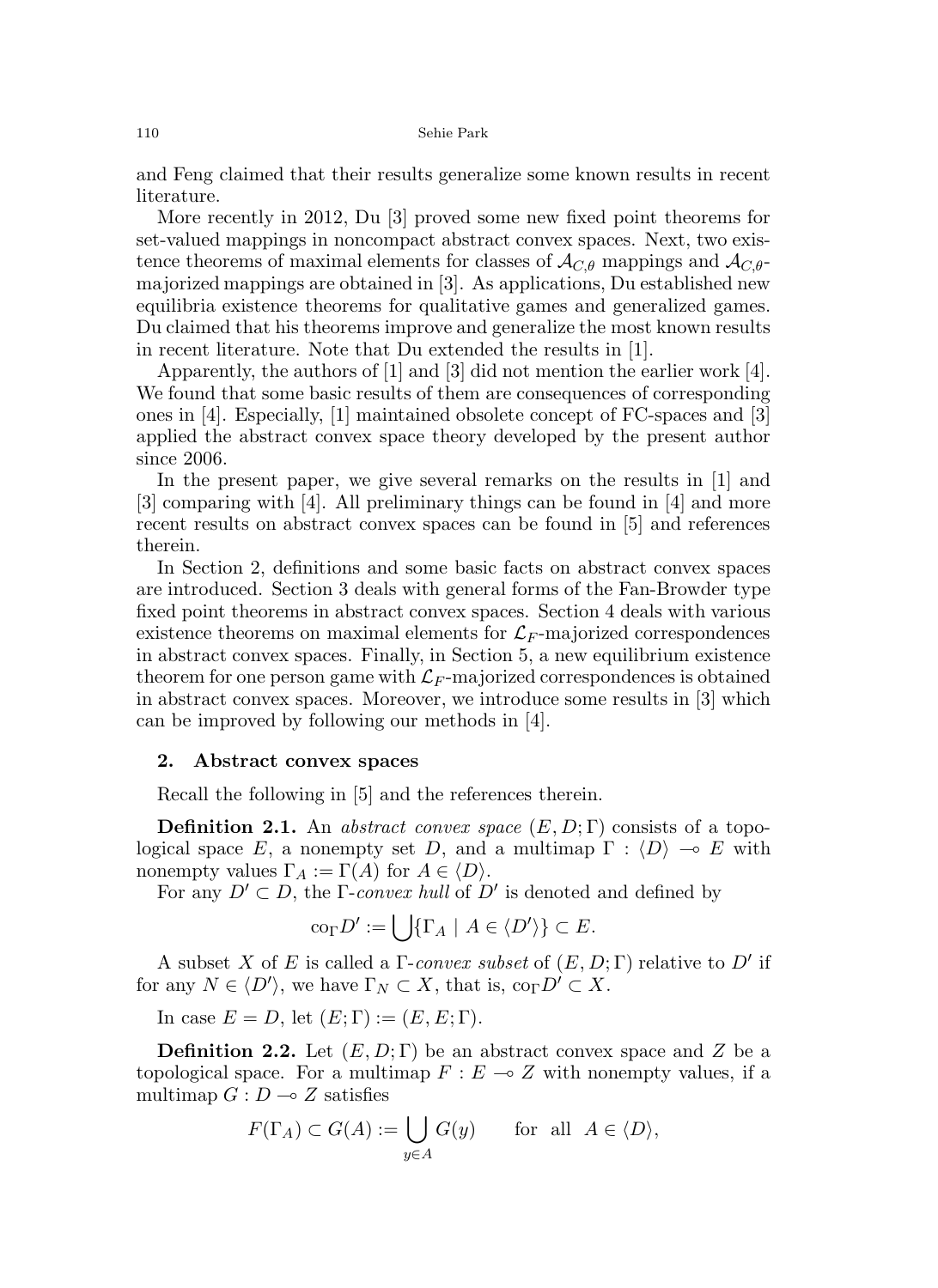then G is called a KKM map with respect to F. A KKM map  $G: D \to E$ is a KKM map with respect to the identity map  $1<sub>E</sub>$ .

**Definition 2.3.** The *partial KKM principle* for an abstract convex space  $(E, D; \Gamma)$  is the statement that, for any closed-valued KKM map  $G: D \rightarrow$ E, the family  $\{G(y)\}_{y\in D}$  has the finite intersection property. The KKM principle is the statement that the same property also holds for any openvalued KKM map.

An abstract convex space is called a *(partial) KKM space* if it satisfies the (partial) KKM principle, resp.

Now we have the following diagram for triples  $(E, D; \Gamma)$ :

Simplex  $\implies$  Convex subset of a t.v.s.  $\implies$  Lassonde type convex space  $\implies$  H-space  $\implies$  G-convex space  $\implies \phi_A$ -space  $\implies$  KKM space  $\Rightarrow$  Partial KKM space  $\Rightarrow$  Abstract convex space.

Recall that  $[5]$  contains incorrect statements such as  $(V)$ ,  $(VI)$ , Theorem 4, (XVI), and (XVII). These can be easily corrected.

#### 3. Fixed point theorems

First of all, Du [3] adopted obsolete terminology like as compactly open [resp., closed], compact interior (cint), compact closure (ccl), etc. As we stated quite often, these can be eliminated by replacing the topology of relevant spaces by its compactly generated extension.

The following is given in [4, Theorem 4.3]:

**Theorem 3.1.** Let  $(E, D; \Gamma)$  be a partial KKM space [resp., a KKM space, and  $S : D \multimap E$ ,  $T : E \multimap E$  maps. Suppose that

(1) S is open-valued [resp., closed-valued];

(2) for each  $x \in E$ ,  $\operatorname{co}_{\Gamma} S^{-}(x) \subset T^{-}(x)$ ;

(3) there exists a nonempty subset K of E such that  $K \subset S(N)$  for some  $N \in \langle D \rangle$ ; and

(4) either

(i)  $E \setminus K \subset S(M)$  for some  $M \in \langle D \rangle$ ; or

(ii) there exists a Γ-convex subset  $L_N$  of E relative to some  $D' \subset D$  such that  $N \subset D'$  and  $L_N \setminus K \subset S(M)$  for some  $M \in \langle D' \rangle$ .

Then T has a fixed point  $\overline{x} \in E$ , that is,  $\overline{x} \in T(\overline{x})$ .

#### Particular forms of Theorem 3.1.

1. [3, Theorem 3.1] Let  $(E, D; \Gamma)$  be a partial KKM space, and K be a nonempty compact subset of E. Suppose that  $F: E \to 2^D$ ,  $G: E \to 2^E$  be mappings such that

(i)  $F(x) \subset G(x)$  for each  $x \in E$ ;

(ii) for each  $y \in D$ ,  $F^-(y)$  is compactly open in E and for each  $x \in$  $K, F(x) \neq \emptyset;$ 

(iii) for each  $N \in \langle D \rangle$ , there exists a compact abstract convex subset  $L_N$ 

 $L_N \setminus K \subset \bigcup \{\operatorname{cint} G^-(y) \mid y \in L_N\}.$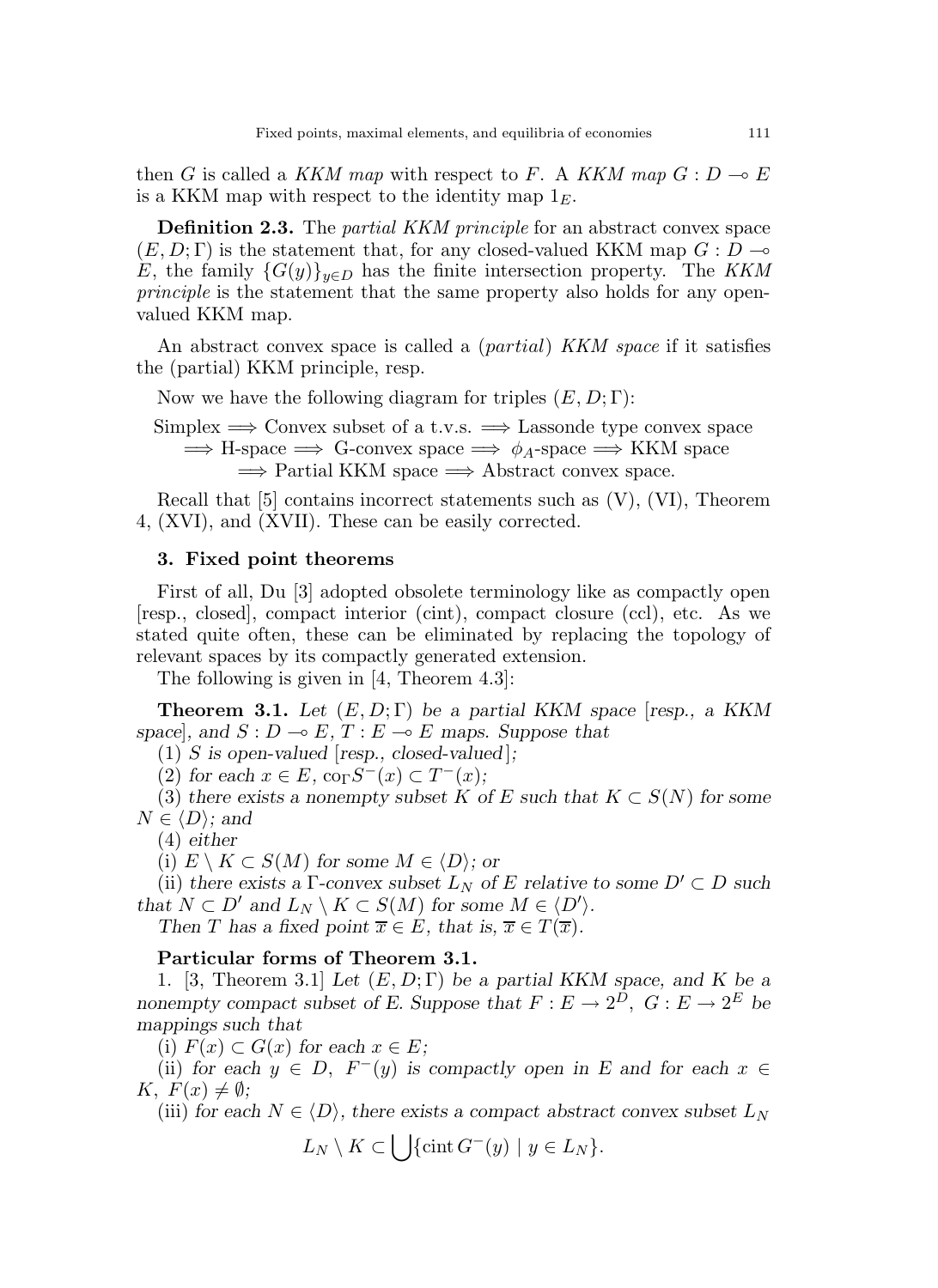Then, there exists a point  $\hat{x} \in E$ , such that  $\hat{x} \in \text{co } G(\hat{x})$ .

Note that it should be assumed  $E \supset D$  here.

2. [3, Theorem 3.1] generalizes Theorem 3.1 of Ding and Feng [1] and Theorem 3.1 of Ding and Wang [2] from FC-spaces to abstract convex spaces, and the coercivity condition (iii) is weaker than the condition (3) in Theorem 3.1 of Ding and Wang [2].

The following is given in [4, Theorem 4.4]:

**Theorem 3.2.** Let  $(X \supset D; \Gamma)$  be a partial KKM space,  $F : D \multimap X$ ,  $G: X \longrightarrow X$ , and K a nonempty compact subset of X such that

(1) for each  $x \in X$ ,  $F^{-}(x) \subset G^{-}(x)$  and  $G^{-}(x)$  is  $\Gamma$ -convex;

(2) for each  $z \in D$ ,  $F(z)$  is open in X;

(3) for each  $N \in \langle D \rangle$ , there exists a compact Γ-convex subset  $L_N$  of X relative to some  $D' \subset D$  containing N such that

$$
\bigcap_{z\in D'}\mathrm{cl}_{L_N}\left(L_N\setminus G(z)\right)\subset K;
$$

(4) for each  $x \in K$ ,  $F^{-}(x) \neq \emptyset$ .

Then there exists  $\hat{y} \in X$  such that  $\hat{y} \in G(\hat{y})$ .

#### Particular forms of Theorem 3.2.

1. [3, Corollary 3.3] Let  $(E, D; \Gamma)$  be a partial KKM space, and K be a nonempty compact subset of E. Suppose that  $F: E \to 2^D$ ,  $G: E \to 2^E$  be mappings such that

(i)  $F(x) \subset G(x)$  for each  $x \in E$ ,

(ii) for each  $y \in D$ ,  $F^-(y)$  is compactly open in E and for each  $x \in$ K,  $F(x) \neq \emptyset$ ,

(iii) for each  $N \in \langle D \rangle$ , there exists a compact abstract convex subset  $L_N$ of E containing N such that for each  $x \in L_N \backslash K$ , there exists a point  $\overline{y} \in L_N$ such that  $x \notin \text{cl}_X[X \setminus G^-(\overline{y})].$ 

Then, there exists a point  $\hat{x} \in E$ , such that  $\hat{x} \in \text{co}_{\Gamma}G(\hat{x})$ .

This is an incorrect form of Theorem 3.2 and X should be E.

#### 4. Maximal elements in abstract convex spaces

We introduce the following in [4], which generalizes [2, Definition 2.4]:

**Definition 4.1.** Let X be a topological space,  $(E \supset Y; \Gamma)$  an abstract convex space,  $\theta : X \to E$  a function, and  $\phi : X \to Y$  a map. Then (1)  $\phi$  is said to be of *class*  $\mathcal{L}_{\theta,F}$  if

(a) for each  $x \in X$ ,  $\operatorname{co}_{\Gamma} \phi(x) \subset Y$  and  $\theta(x) \notin \operatorname{co}_{\Gamma} \phi(x)$  for each  $x \in X$ ,

(b) there exists a map  $\psi : X \to Y$  such that  $\psi(x) \subset \phi(x)$  for each  $x \in X$ and  $\psi^-(y)$  is open in X for each  $y \in Y$ , and

(c)  $\{x \in X \mid \phi(x) \neq \emptyset\} = \{x \in X \mid \psi(x) \neq \emptyset\};$ 

(2)  $(\phi_x, \psi_x, N_x)$  is called a  $\mathcal{L}_{\theta,F}$ -majorant of  $\phi$  at x if  $\phi_x, \psi_x : X \to Y$  and  $N_x$  is an open neighborhood of x in X such that

(a) for each  $z \in N_x$ ,  $\phi(z) \subset \phi_x(z)$  and  $\theta(z) \notin \phi_x(z)$ ,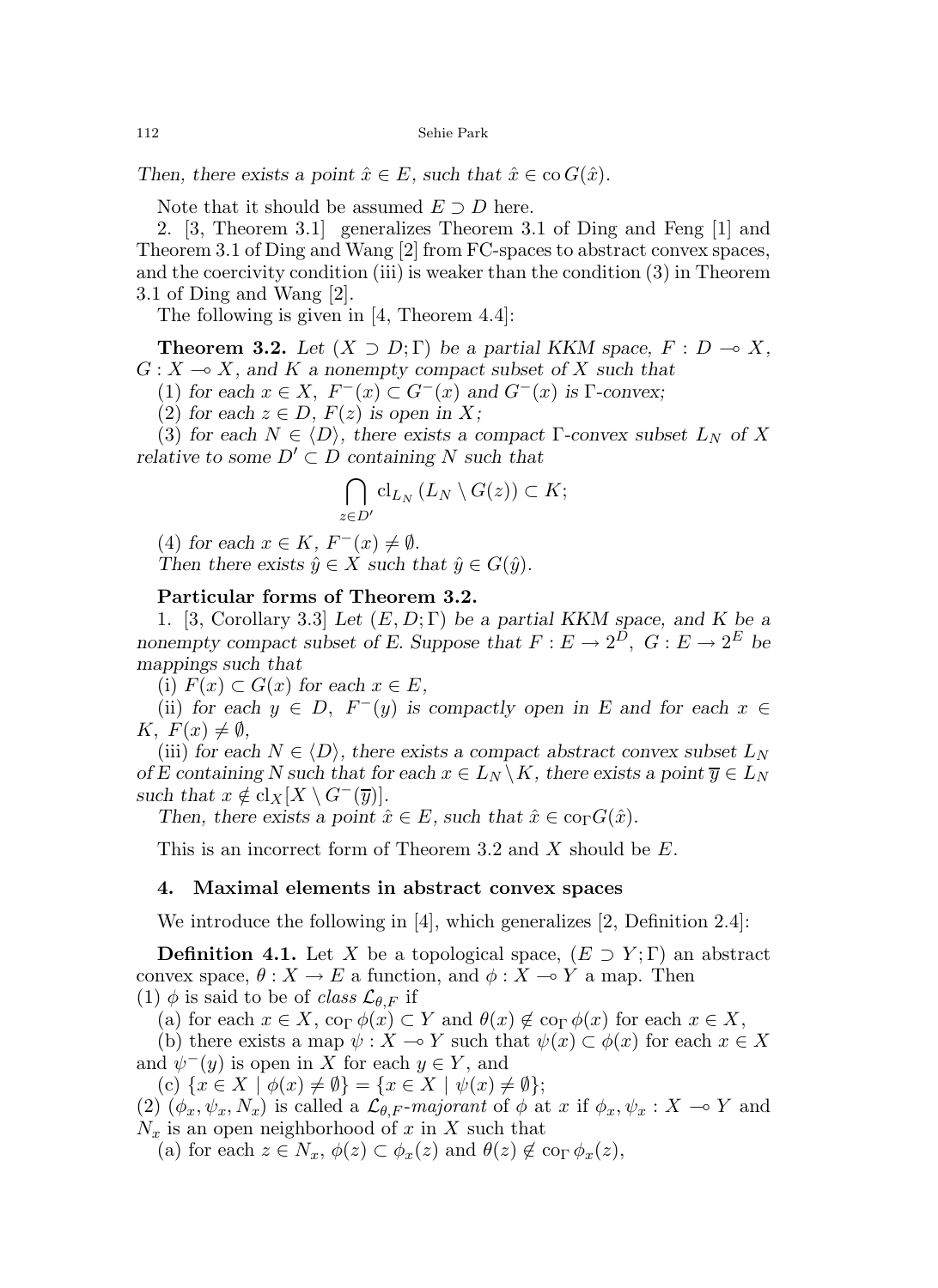- (b) for each  $z \in X$ ,  $\psi_x(z) \subset \phi_x(z)$  and  $\operatorname{co}_{\Gamma} \phi_x(z) \subset Y$ ,
- (c) for each  $y \in Y$ ,  $\psi_x^-(y)$  is open in X;

(3)  $\phi$  is said to be  $\mathcal{L}_{\theta,F}$ -majorized if for each  $x \in X$  with  $\phi(x) \neq \emptyset$ , there exists an  $\mathcal{L}_{\theta,F}$ -majorant  $(\phi_x, \psi_x, N_x)$  of  $\phi$  at x such that for any nonempty finite subset A of the set  $\{x \in X \mid \phi(x) \neq \emptyset\},\$ 

$$
\left\{ z \in \bigcap_{x \in A} N_x \mid \bigcap_{x \in A} \text{co}_{\Gamma} \phi_x(z) \neq \emptyset \right\} = \left\{ z \in \bigcap_{x \in A} N_x \mid \bigcap_{x \in A} \text{co}_{\Gamma} \psi_x(z) \neq \emptyset \right\}.
$$

It is clear that every map of class  $\mathcal{L}_{\theta,F}$  is  $\mathcal{L}_{\theta,F}$ -majorized. The above definitions generalize the corresponding ones for FC-spaces in [2], which was stated there to generalize the ones due to Ding and Tan; Ding, Kim and Tan; Tan and Yuan; Ding and Tarafdar; and Tulcea.

In the paper [4], we restricted ourselves to the case  $X = Y$  is an abstract convex space and  $\theta = 1_X$  and write  $\mathcal{L}_F$  instead of  $\mathcal{L}_{\theta,F}$ .

The following definitions are given in [3, Definitions 2.4 and 2.5]:

**Definition 4.2** ([3]). Let X be a topological space, and Y be a nonempty subset of an abstract convex space. Let  $\theta : \overline{X} \to Y$  be a single-valued mapping. Then, the mappings  $\psi, \phi: X \to 2^Y$  are said to be an  $\mathcal{A}_{C,\theta}$ -pair if

(a) for each  $x \in X$ ,  $\theta(x) \notin \text{co}(\phi(x)) \subset Y$  and  $\psi(x) \subset \phi(x)$ ,

(b) the mapping  $\psi^- : Y \to 2^X$  is compactly open valued on Y.

**Definition 4.3** ([3]). Let X be a topological space, and Y be a nonempty subset of an abstract convex space. Let  $\theta : X \to Y$  be a single-valued mapping, and  $P: X \to 2^Y$  be a set-valued mapping. Then,

(i) P is said to be of class  $\mathcal{A}_{C,\theta}$  if there exists an  $\mathcal{A}_{C,\theta}$ -pair such that

(a) dom  $P \subset \text{dom } \psi$ ,

(b) for each  $x \in X$ ,  $P(x) \subset \phi(x)$ .

(ii)  $(\psi_x, \phi_x; N_x)$  is said to be an  $\mathcal{A}_{C,\theta}$ -majorant of P at  $x \in X$  if  $N_x$  is an open neighborhood of x in X and the mapping  $\psi_x, \phi_x : X \to 2^Y$  such that

(a) for each  $z \in N_x$ ,  $P(z) \subset \phi_x(z)$ ,  $\theta(z) \notin \text{co}_{\Gamma}(\phi_x(z))$  and  $\{z \in N_x :$  $P(z) \neq \emptyset$   $\subset \{z \in N_x : \psi_x(z) \neq \emptyset\},\$ 

(b) for each  $z \in X$ ,  $\psi_x(z) \subset \phi_x(z)$  and  $\text{co}_{\Gamma}(\phi_x(z)) \subset Y$ ,

(c) the mapping  $\psi_x^- : Y \to 2^X$  is compactly open valued on Y.

(iii) P is said to be an  $\mathcal{A}_{C,\theta}$ -majorized mapping if for each  $x \in X$  with  $P(x) \neq \emptyset$ , there exists an  $\mathcal{A}_{C,\theta}$ -majorant  $(\psi_x, \phi_x; N_x)$  of P at x, and for any nonempty finite subset  $A \in \langle \text{dom } P \rangle$ , the set  $\{z \in \bigcap_{x \in A} N_x : P(z) \neq \emptyset\} \subset$  $\{z \in \bigcap_{x \in A} N_x : \psi_x(z) \neq \emptyset\}.$ 

Note that Definitions 4.1 and 4.3 are almost same.

In [3, Remark 2.6], Du noted that his notions of the mapping  $P$  being of class  $\mathcal{A}_{C,\theta}$  [resp.,  $\mathcal{A}_{C,\theta}$ -majorized] improve notions of mapping of class  $\mathcal{L}_{\theta}^*$  $_{\theta, F}$ [resp.,  $\mathcal{L}_{\theta,F}^*$ -majorized], respectively introduced by Ding and Feng [1] from FC-space to abstract convex space, which in turn generalize the corresponding notions in Ding and Wang [2], Chowdhury et al., Yuan, Ding et al., and Ding.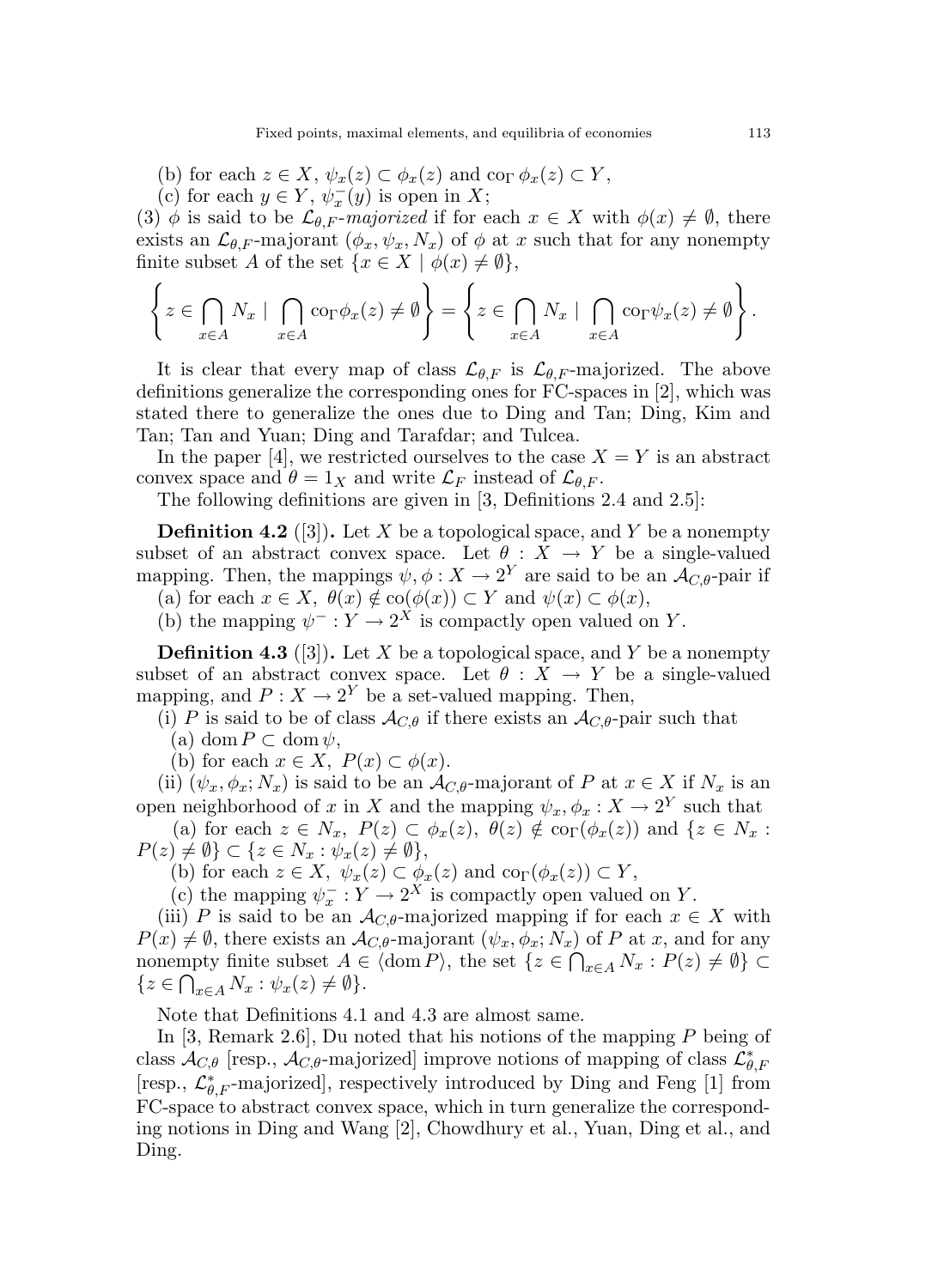114 Sehie Park

In [3], Du dealt mainly with either the case (I)  $X = Y$ , and X is an abstract convex space, and  $\theta = 1_X$ , or the case (II)  $X = \prod_{i \in I} X_i$ , and  $\theta = \pi_i : X \to X_i$  is the projection of X onto  $X_i$  and  $X_i$  is an abstract convex space. In both cases (I) and (II), he wrote  $\mathcal{A}_{C}$  in place of  $\mathcal{A}_{C,\theta}$ .

The following is given as [4, Theorem 6.1]:

**Theorem 4.1.** Let  $(X;\Gamma)$  be a partial KKM space,  $G: X \to X$  be of class  $\mathcal{L}_F$  and K a nonempty compact subset of X. Suppose that

(1) for each  $x \in X$ ,  $G(x)$  is  $\Gamma$ -convex;

(2) for each  $N \in \langle X \rangle$ , there exists a compact Γ-convex subset  $L_N$  of X containing N such that

$$
\bigcap_{x\in L_N} \mathrm{cl}_{L_N}\left(L_N\setminus G^-(x)\right)\subset K.
$$

Then there exists  $\hat{y} \in K$  such that  $G(\hat{y}) = \emptyset$ .

#### Similar forms of Theorem 4.1.

1. [3, Theorem 4.3] Let  $(X; \Gamma)$  be a partial KKM space, and let K be a nonempty compact subset of X. Suppose that the mapping  $P: X \to 2^X$  is of class  $\mathcal{A}_C$  and satisfy

(i) for each  $N \in \langle X \rangle$ , there exists a compact abstract convex subset  $L_N$ of  $X$  containing  $N$  such that

$$
L_N \setminus K \subset \bigcup \{\operatorname{cint}(P^-(y)) : y \in L_N\}.
$$

Then, there exists a point  $\hat{x} \in K$  such that  $P(\hat{x}) = \emptyset$ .

2. In [3, Remark 4.4], Du noted that [3, Theorem 4.3] generalizes most existence theorems of maximal elements in the literature, for example; see Theorem 4.1 of Ding and Feng [1], Theorem 5.2 of Ding and Wang [2], Theorems of Yuan, Chowdhury et al., Tan-Yuan, and so on.

Closely examining the proof of [2, Lemma 5.1] with replacing  $FC(\cdot)$  by  $\text{co}_{\Gamma}(\cdot)$ , it leads to the following generalization as in [4, Theorem 6.2]:

**Theorem 4.2.** Let X be a regular topological space and  $(E \supset Y; \Gamma)$  and abstract convex space. Let  $\theta : X \to E$  and  $P : X \to Y$  be  $\mathcal{L}_{\theta,F}$ -majorized. If each open subset of X containing  $B := \{x \in X \mid P(x) \neq \emptyset\}$  is paracompact, then there exists a map  $\phi: X \to Y$  of class  $\mathcal{L}_{\theta,F}$  such that  $P(x) \subset \phi(x)$  for all  $x \in X$ .

#### Particular or similar gorms of Theorem 4.2.

1. [4, Remark] For FC-spaces, Theorem 4.2 reduces to [2, Lemma 5.1], which was said in [2] to generalize results of Ding; Ding and Tan; Ding, Kim and Tan; Tan and Yuan; and Tulcea.

2. [3, Lemma 4.1] Let X be a regular topological space, and Y be a nonempty subset of an abstract convex space  $(E; \Gamma)$ . Let  $\theta : X \to E$  and  $P: X \to 2^Y$  be an  $\mathcal{A}_{C,\theta}$ -majorized mapping. If each open subset of X containing the set  $B =$ dom P is paracompact, then there exists a  $A_{C,\theta}$ -pair  $\psi, \phi: X \to 2^Y$  such that  $P(x) \subset \phi(x)$  for each  $x \in X$  and dom  $P \subset \text{dom }\psi$ .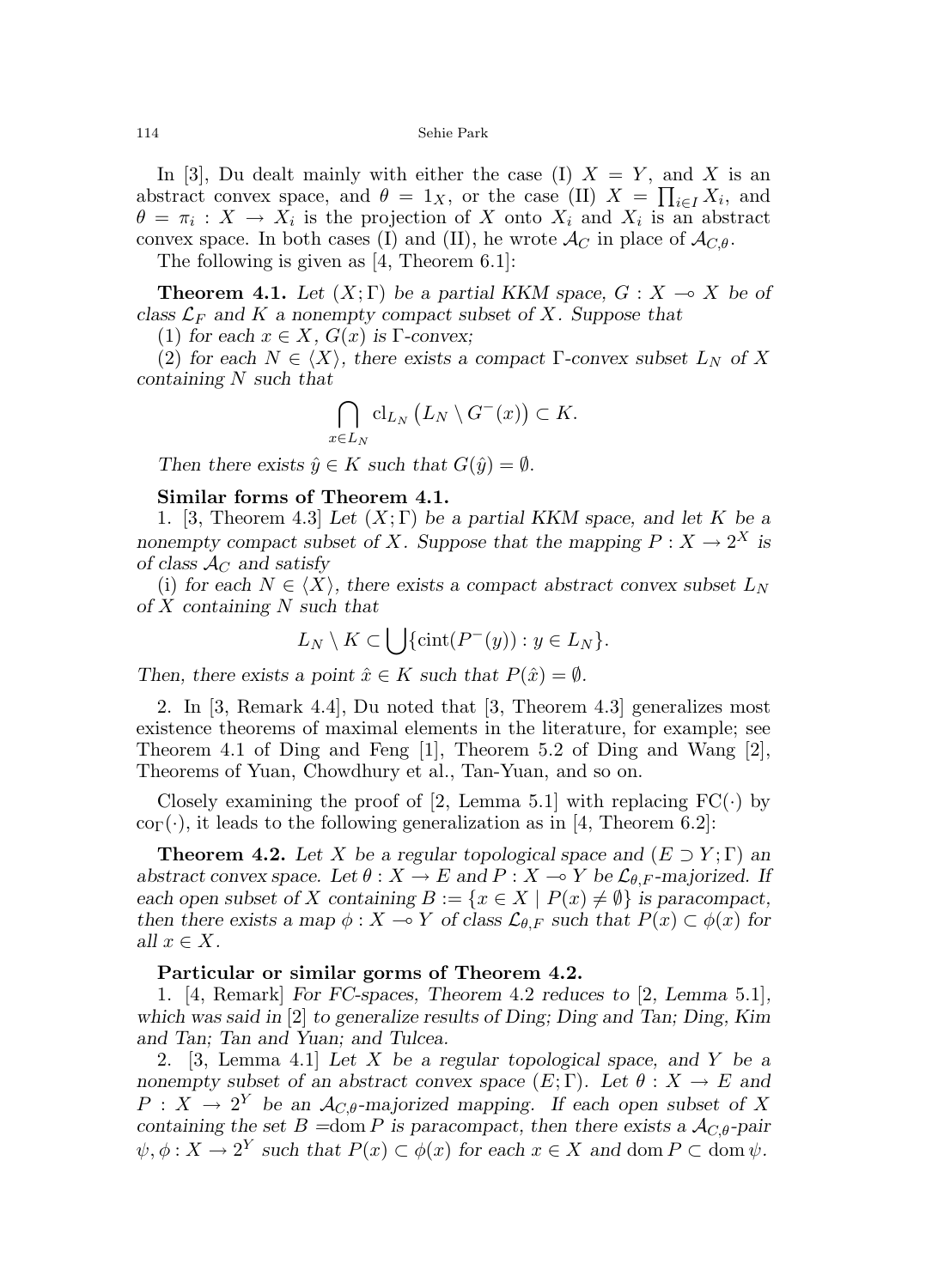3. [3, Remark 4.2] notes that [3, Lemma 4.1] generalizes Lemma 4.1 of Ding and Feng [1], Lemma 5.1 of Ding and Wang [2], results of Yuan, Chowdhury et al., and Tan-Yuan.

From Theorems 3.2 and 4.2, we deduce the following generalization [4, Theorem 6.3 of Theorem 4.1 on the existence of maximal elements of  $\mathcal{L}_F$ . majorized maps:

**Theorem 4.3.** Let  $(X;\Gamma)$  be a paracompact partial KKM space, P :  $X \multimap X$  an  $\mathcal{L}_F$ -majorized map, and K a nonempty compact subset of X. Suppose that

(1) for each  $x \in X$ ,  $P(x)$  is Γ-convex;

(2) for each  $N \in \langle D \rangle$ , there exists a compact Γ-convex subset  $L_N$  of X containing N such that

$$
\bigcap_{x\in L_N} \mathrm{cl}_{L_N}\left(L_N\setminus P^-(x)\right)\subset K.
$$

Then there exists  $\hat{y} \in K$  such that  $P(\hat{y}) = \emptyset$ .

As we noted in [4], for FC-spaces, Theorem 4.3 reduces to [2, Theorem 5.3], which was said in [2] to generalize results of Ding and Tan; Tan and Yuan; Ding, Ding and Tan; and Borglin and Keiding.

As an application of Theorems 4.2 and 4.3, we have the following existence theorem on maximal elements:

**Theorem 4.4** ([3, Theorem 4.5]). Let  $(X;\Gamma)$  be a paracompact partial KKM space, and let K be a nonempty compact subset of X. Let  $P: X \to 2^X$ be an  $\mathcal{A}_C$ -majorized mapping and satisfy

(i) for each  $N \in \langle X \rangle$ , there exists a compact abstract convex subset  $L_N$ of  $X$  containing  $N$  such that

$$
L_N \setminus K \subset \bigcup \{ \text{cint}(P^-(y)) : y \in L_N \}.
$$

Then, there exists a point  $\hat{x} \in K$  such that  $P(\hat{x}) = \emptyset$ .

In [3, Remark 4.6], Du noted that Theorem 4.4 generalizes Theorem 5.3 of Ding and Wang [2], other results due to Chowdhury et al., Tan -Yuan, Borglin-Keiding, and Yannelis.

#### 5. Equilibria of abstract economies in abstract convex spaces

We adopt the following definitions in [3].

Let I be a (finite or infinite) set of players. For each  $i \in I$ , let its strategy set X and  $Y_i (i \in I)$  be nonempty set, and let  $Y = \prod_{i \in I} Y_i$ .  $P_i : X \to Y$  $2^{Y-i}$  be the preference correspondence of *i*-th player. The collection  $\Lambda =$  $(X; Y_i; P_i)_{i \in I}$  will be called a *qualitative game*. A point  $\hat{x} \in X$  is said to be an equilibrium of the qualitative game, if  $P_i(\hat{x}) = \emptyset$  for each  $i \in I$ .

A generalized game is a quintuple family  $\Lambda = (X; Y_i; A_i; B_i; P_i; \theta_i)_{i \in I}$ , where  $X$  is a nonempty set,  $I$  is a (finite or infinite) set of players such that for each  $i \in I$ ,  $Y_i$  is a nonempty set and  $Y = \prod_{i \in I} Y_i$ .  $A_i, B_i : X \to Y$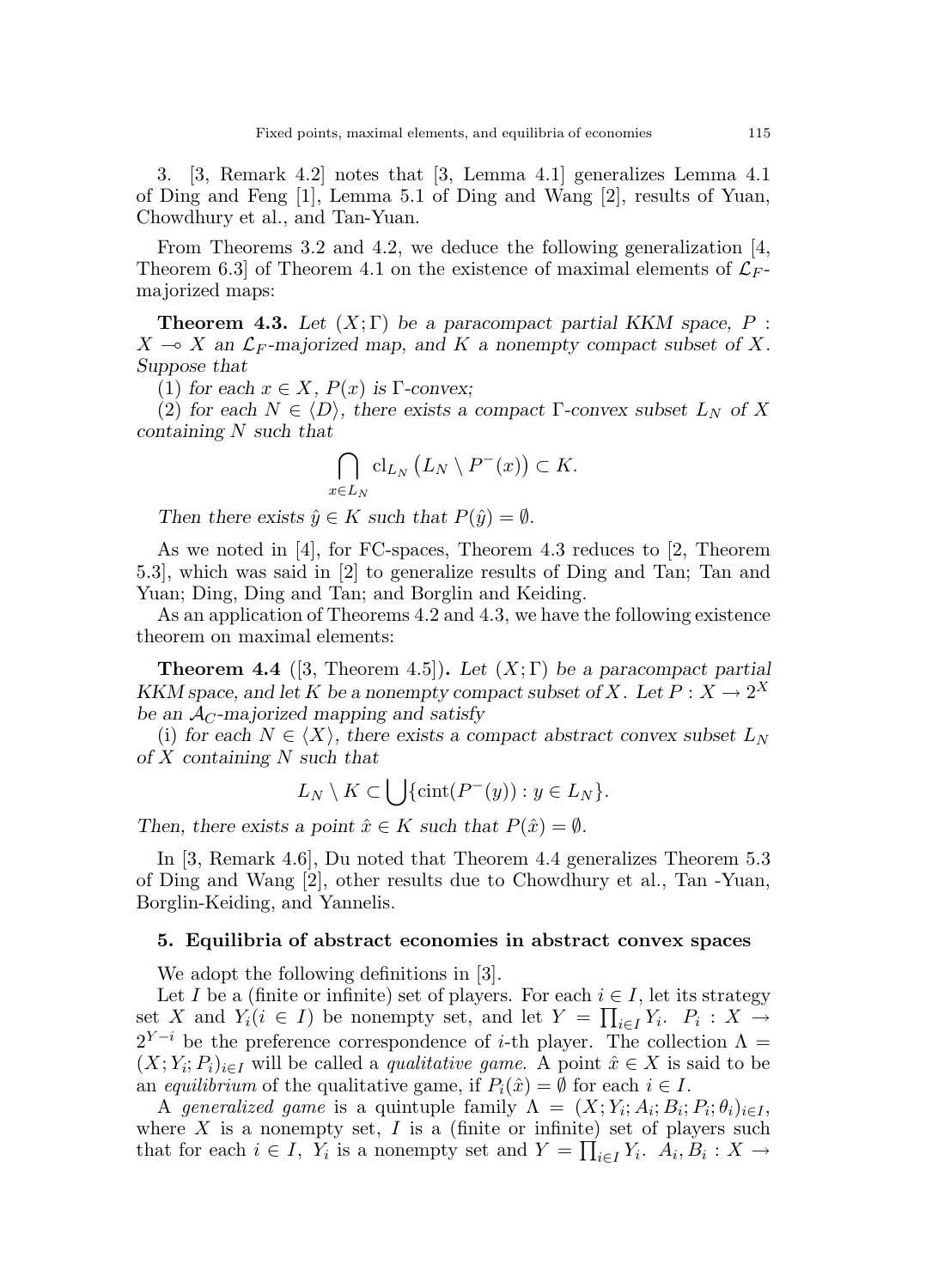$2^{Y_i}$ ,  $\theta_i: X \to Y_i$  are the constraint correspondences, and  $P_i: X \to 2^{Y_i}$  is the preference correspondence. An *equilibrium* of the generalized game  $\Lambda$  is a point  $\hat{x} \in X$  such that for each  $i \in I$ ,  $\theta_i(\hat{x}) \in \overline{B}_i(\hat{x})$  and  $A_i(\hat{x}) \cap P_i(\hat{x}) = \emptyset$ . If  $\theta_i = \pi_i : X \to X_i$  is the projection of X onto  $X_i$ , then our definition of an equilibrium point coincides with the standard definition given by Chowdhury et al., and if, in addition,  $A_i = B_i$  for each  $i \in I$ , our definition of an equilibrium point generalizes the standard definition, for example, Borglin and Keiding and Gale and Mas-Colell. For the references, see [3].

In [4], as an application of Theorem 4.1, we deduced the following equilibrium existence theorem for a one-person game:

**Theorem 5.1** ([4, Theorem 6.4]). Let  $(X;\Gamma)$  be a partial KKM space,  $A, B, P: X \longrightarrow X$ , and K a nonempty compact subset of X. Suppose that (1) for each  $x \in X$ , co<sub> $\Gamma$ </sub> $A(x) \subset \overline{B}(x)$ ;

(2) for each  $y \in X$ ,  $A^{-}(y)$  is open in X;

(3)  $A \cap P$  is of class  $\mathcal{L}_F$  and has Γ-convex values;

(4) for each  $N \in \langle X \rangle$ , there exists a compact Γ-convex subset  $L_N$  of X containing N such that

$$
\bigcap_{x\in L_N} \mathrm{cl}_{L_N}\left(L_N\setminus (A\cap P)^-(x)\right)\subset K;
$$

(5) for each  $x \in K$ ,  $A(x) \neq \emptyset$ .

Then there exists  $\hat{x} \in K$  such that  $\hat{x} \in \overline{B}(\hat{x})$  and  $A(\hat{y}) \cap P(\hat{y}) = \emptyset$ .

It is noted in [4] that, for FC-spaces, Theorem 5.1 reduces to [2, Theorem 6.1], which was claimed in [2] to improve and generalize results of Ding and Tarafdar; Ding and Tan; Tan and Yuan; Ding; and Ding and Tan.

In [4], we gave Final Remark as follows: Until now we showed that Lemmas 3.1, 3.2, and 5.1, Theorems 3.1, 5.1, 5.2, 5.3, and 6.1 for FC-spces in [2] are generalized to our abstract convex spaces in better forms. Other results in [2] can also be improved by following our method in [4].

On the other hand, as an application of Theorem 4.3, Du [3] proved the following existence theorem of equilibrium points for one person game in abstract convex space.

**Theorem 5.2** ([3, Theorem 5.2]).  $(X;\Gamma)$  be a partial KKM space and K be a closed and compact subset of X, and let  $K = \text{co}_{\Gamma} K$ . Suppose that the mappings A, B, and  $P: X \to 2^X$  satisfy

(i) for each  $x \in X$ ,  $\text{co}_{\Gamma}A(x) \subset \overline{B}(x)$  and  $A(x) \cap P(x) \subset K$ ,

(ii) the mapping  $A^- : X \to 2^X$  is compactly open valued on X,

(iii) the mapping  $A \cap P : X \to 2^X$  is of class  $\mathcal{A}_C$  and  $A(x) \neq \emptyset$  for each  $x \in K$ .

(iv) for each  $N \in \langle X \rangle$ , there exists a compact abstract convex subset  $L_N$ of X containing N such that

$$
L_N \setminus K \subset \bigcup \{ \operatorname{cint}((A \cap P)^-(y) : y \in L_N \}.
$$

Then, there exists a point  $\hat{x} \in K$  such that  $\hat{x} \in \overline{B}(\hat{x})$  and  $A(\hat{x}) \cap P(\hat{x}) = \emptyset$ .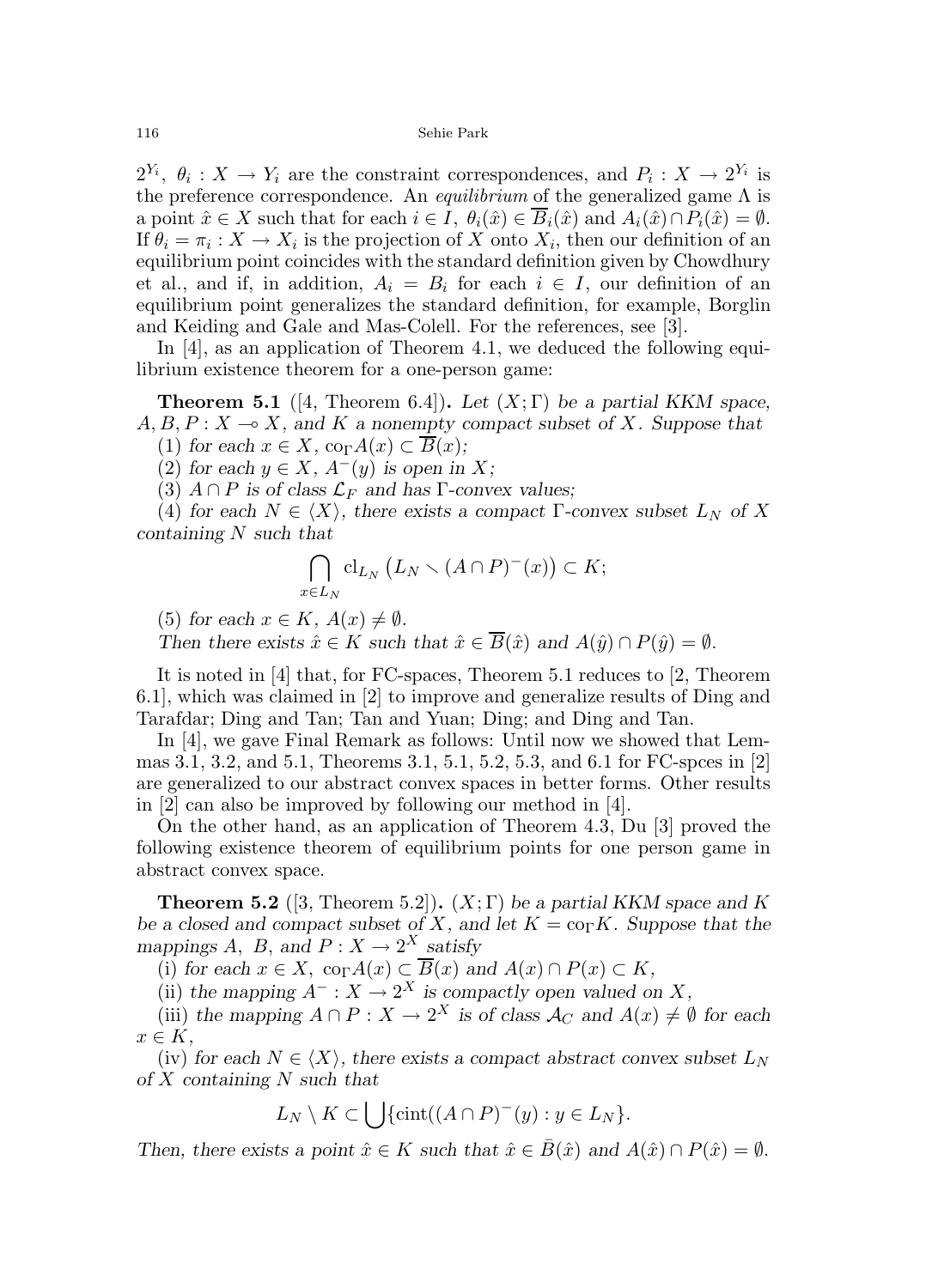Du [3] noted that Theorem 5.2 improves and generalizes Theorem 5.1 of Ding and Feng [1], Theorem 6.1 of Ding and Wang [2], other results of Yuan, Chowdhury et al., and Tan-Yuan.

In [3], as an another application of Theorem 4.4, its author can obtain the following existence of equilibria for qualitative games.

**Theorem 5.3** ([3, Theorem 5.4]). Let  $\Lambda = (X; X_i; P_i)_{i \in I}$  be a qualitative game. For each  $i \in I$ , suppose that the following conditions are satisfied

(i)  $(X_i; \Gamma_i)_{i \in I}$  is a family of paracompact abstract convex space such that  $(X; \Gamma)$  is a partial KKM space, and K is a nonempty compact subset of X,

(ii)  $P_i: X \to 2^{X_i}$  is an  $\mathcal{A}_C$ -majorized mapping,

(iii)  $W_i = \{x \in X : P_i(x) \neq \emptyset\}$  is open in X,

(iv) for each  $N \in \langle X \rangle$ , there exists a compact abstract convex subset  $L_N$ of  $X$  containing  $N$  such that

$$
L_N \setminus K \subset \bigcup \{ \text{cint}(P_i^-(\pi_i(y))) : y \in L_N \}.
$$

Then,  $\Lambda$  has an equilibrium point in K.

In [3, Remark 5.5], its author noted that Theorem 5.3 improves and generalizes Theorem 5.2 of Ding and Feng [1], Theorem 6.2 of Ding and Wang [2], other results of Yuan, Chowdhury et al., and Tan-Yuan.

Moreover, applying Theorem 5.3, Du [3] proved the following equilibria existence theorem for a noncompact generalized game.

**Theorem 5.4** ([3, Theorem 5.6]). Let  $\Lambda = (X; X_i; A_i; B_i; P_i; \pi)_{i \in I}$  be a generalized game. Let K be a compact and closed subset of X and  $\text{co}_{\Gamma}(\pi_i(K)) = \pi_i(K)$ . Suppose that for each  $i \in I$ ,

(i)  $(X_i; \Gamma_i)$  is a paracompact abstract convex space such that  $(X; \Gamma)$  is a partial KKM space,

(ii) for each  $x \in X$ ,  $\text{co}_{\Gamma}(A_i(x)) \subset \overline{B}_i(x)$ ,  $A_i(x) \cap P_i(x) \subset \pi_i(K)$  and  $\text{dom } A_i = X,$ 

(iii) for each  $y \in X_i$ ,  $A_i^-(y)$  is compactly open in X,

(iv)  $W_i = \{x \in X : (A_i \cap P_i)(x) \neq \emptyset\}$  is open in X,

(v)  $A_i \cap P_i : X \to 2^{X_i}$  is an  $A_C$ -majorized mapping,

(vi) for each  $N \in \langle X \rangle$ , there exists a compact abstract convex subset  $L_N$ of X containing N such that

$$
L_N \setminus K \subset \bigcup \{ \operatorname{cint}(A_i \cap P_i)^-(y) : y \in L_N \}.
$$

Then,  $\Lambda$  has an equilibrium point  $\hat{x}$  in K.

In [3, Remark 5.7], its author noted that Theorem 5.4 generalized Theorem 5.3 of Ding and Feng [1], Theorem 6.3 of Ding and Wang [2], other results of Chowdhury et al. and Tan-Yuan.

Finally, recall that most of results in [3] can be improved by the method of [4], and that most of authors mentioned in this paper used to claim generalizations without giving any supporting examples or justifications.